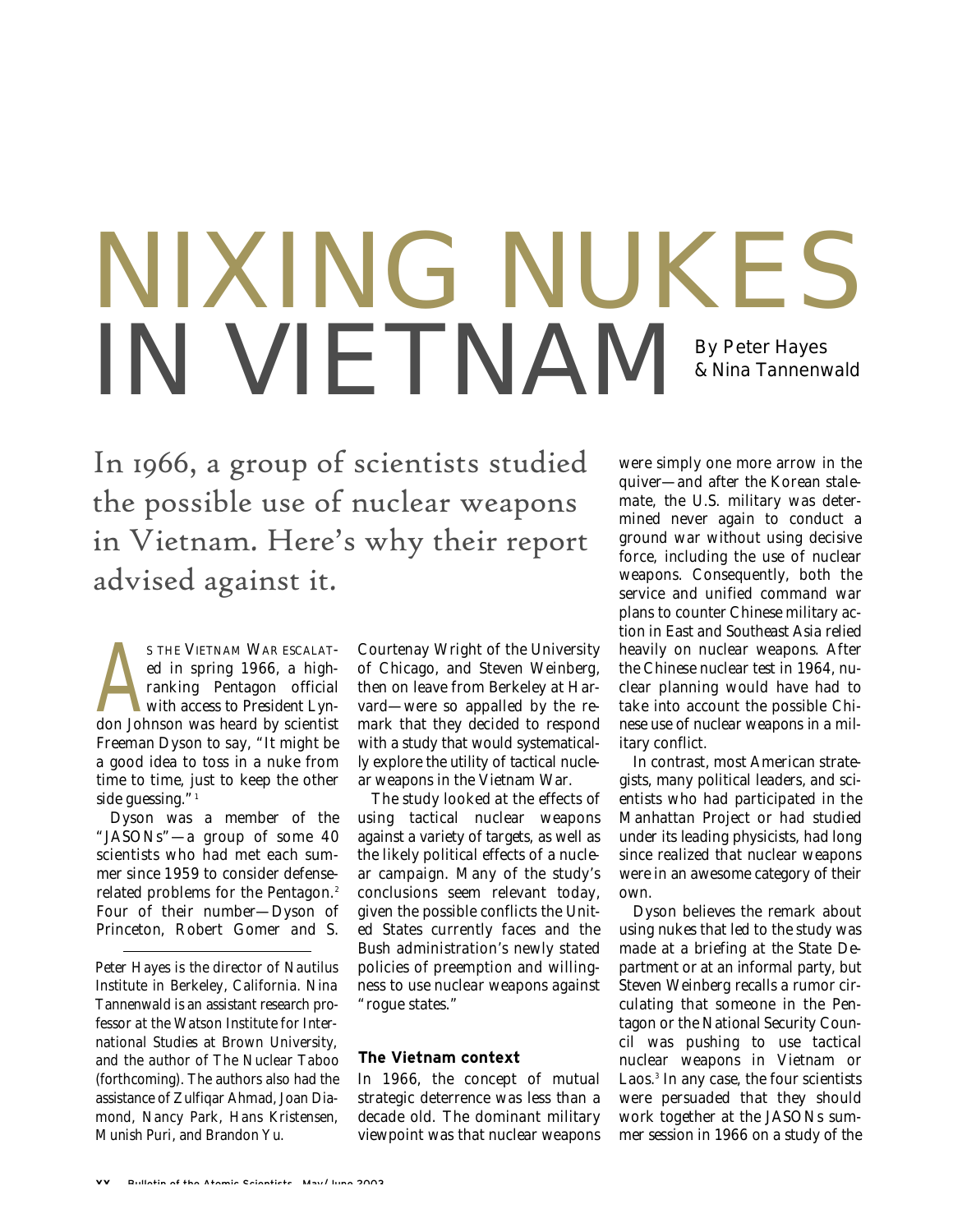possible outcomes of using nuclear weapons in Vietnam. "I think I was the main instigator," Robert Gomer said recently.<sup>4</sup>

The group that took on this task was not responding to specific nuclear war plans or threats, nor to a request from the Pentagon (although Defense Secretary Robert McNamara agreed to the topics the JASONs proposed to study each year).<sup>5</sup> And to this day, Dyson says he has no evidence that the use of nuclear weapons was seriously considered in prosecuting the Vietnam War. But, he adds, "We had no way to tell whether the speaker was joking or serious. Just in case he was serious, we decided to do our study."<sup>6</sup>

"I, and I believe others as well," Weinberg wrote later, "felt that the use of nuclear weapons would make the war even more destructive than it had already become; it would create a terrible precedent for the use of nuclear weapons for something other than deterrence; it wouldn't help much with the war; and it would open up the possibility of nuclear attacks on our own bases in Vietnam. All this was an immediate reaction, not based on any careful analysis. So we decided to do the analysis, and write a report."<sup>7</sup>

Thus was born the only known systematic official study of the role of tactical nuclear weapons in the war.<sup>8</sup>

#### **Military utility**

After obtaining permission from the Defense Department for the study, and "three man-months" of work, the authors produced a 55-page, highly classified report titled "Tactical Nuclear Weapons in South-East Asia," which presented their analysis and conclusions in what Dyson later described as "a deliberate hardboiled military style."<sup>9</sup>

They defined tactical use "in the strict sense"—that is, use on "military targets, only within the theater of ground combat, and while avoiding civilian casualties so far as practicable." The reason for this focus, the authors explained, was "that we wish to stay as much as possible in the realm of technical military analysis and to avoid involvement with political and moral judgments."

"We didn't have to look far for military reasons against the use of nuclear weapons," says Gomer. "The Viet Cong [VC] were widely dispersed, our troops concentrated in encampments designed to minimize the perimeters which had to be defended so that we, rather than the VC were extremely vulnerable to attack by small nuclear weapons."

The authors focused on the suitability of enemy targets for a nuclear strike and the likely effects on enemy ground operations.

#### **Military obstacles**

The analysis highlighted numerous obstacles, including the difficulty of target acquisition, and the fact that even when good targets existed the use of tactical nuclear weapons

bombing would quickly render the 10 remaining operational airfields in North Vietnam inoperable. Other potential targets were large troop concentrations, tunnel systems, and Viet Cong bases in South Vietnam. "TNW can be very effective if the position of bases are known accurately, especially if attacks can be delivered without warning." Still, the report concluded, using tactical nuclear weapons in South Vietnam would be "helpful, but in no sense decisive. It would be equivalent to a major increase in the strength of B-52 bombardments."

For instance, it would take 3,000 tactical nuclear weapons per year to interdict supply routes like the Ho Chi Minh trail. More problematically, U.S. forces might become vulnerable to a Soviet-orchestrated counterattack; and the first use of tactical nuclear weapons against guerrillas might set a precedent that would lead to use of similar weapons by guerrillas against U.S. targets.

In reality, the report concluded,

The report estimated it would take 3,000 tactical nuclear weapons to interdict supply routes like the Ho Chi Minh trail.

would not substantially affect enemy operations. In some cases there were more effective alternatives.

The report identified a number of targets against which, in principal, tactical nuclear weapons (TNW) might be useful. "Bridges, airfields, and missile sites make good TNW targets."<sup>10</sup> Airfields were also "ideal targets for TNW and are expensive targets for conventional bombing."<sup>11</sup> The introduction of tactical nuclear

few highly suitable targets or effective uses could be found. "The use of TNW on troop targets would be effective only in stopping the enemy from moving large masses of men in concentrated formations. So long as the enemy moves men in small groups and uses forest cover, he would offer few suitable troop targets for TNW." Using "bomblet-canister ordnance" would be more cost-effective than using nuclear weapons on troops in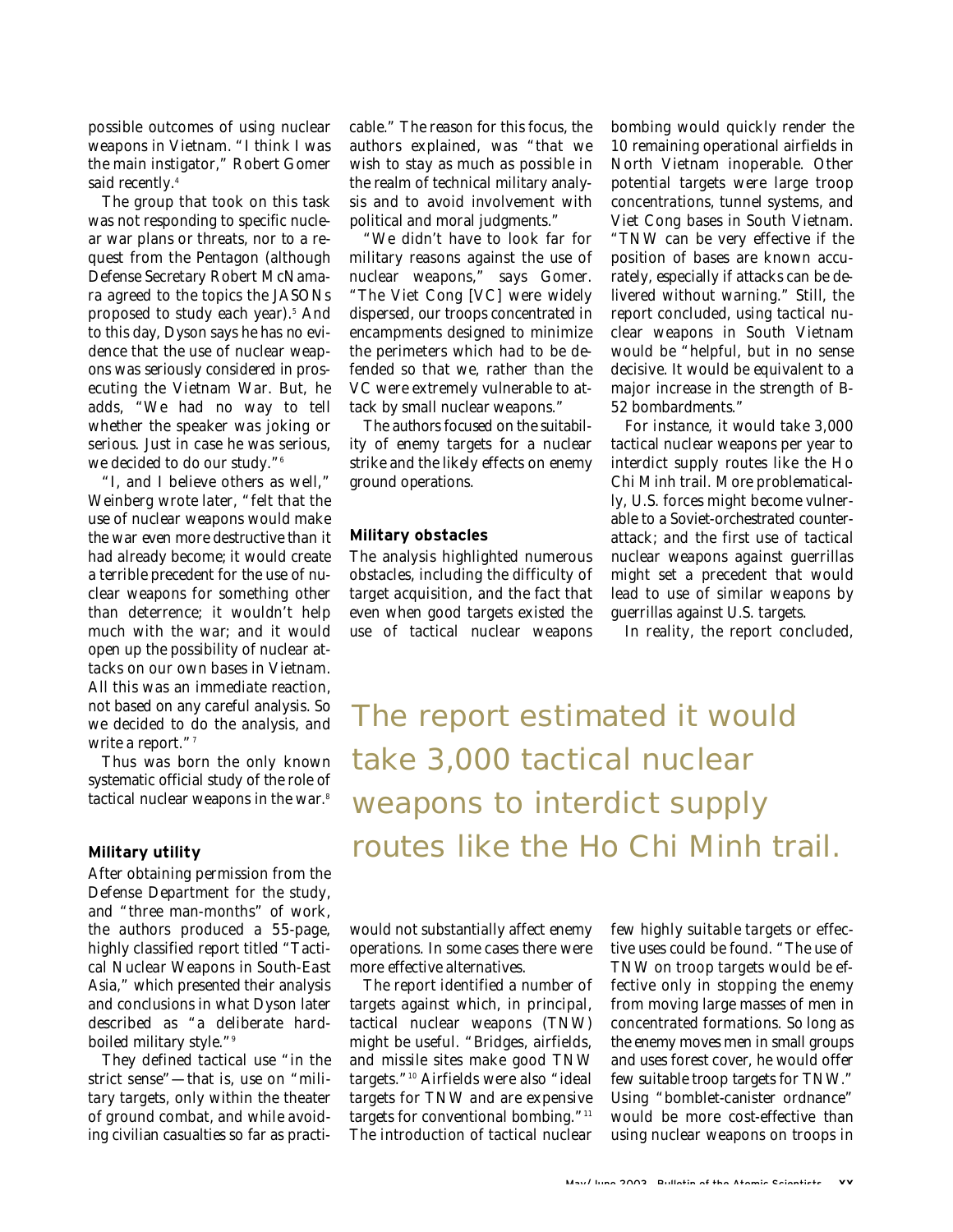the open. Viet Cong base areas in South Vietnam might be destroyed with tactical nuclear strikes, "but this would require large numbers of weapons and an accurate location of targets by ground patrols."

Tactical nuclear weapons could also block roads and trails in forested areas by blowing down trees, but Viet Cong with the same.

U.S. bases, harbors, and staging areas in South Vietnam were vulnerable to Soviet bombers and infiltration by guerrillas, and would "offer attractive targets for [the retaliatory use of] TNW." In fact, they were far more vulnerable to the effective use of nuclear weapons than were the small-

### The second half of the report considered the vulnerability of U.S. forces to counterattack.

fallen trees could be relatively easily cut through and cleared.

Finally, using fallout from groundburst weapons to make trails impassable would require repeated use of nuclear weapons and "would not by itself provide a long-lasting barrier to the movement of men and supplies, without endangering civilian populations at up to a distance of 200 miles."<sup>12</sup>

In conducting their analysis, the authors drew in part on the findings of nuclear war-gaming studies performed by Rand and the Research Analysis Corporation in the late 1950s and early 1960s, as well as the U.S. Army Combat Developments Command's 1965 Oregon Trail studies, which demonstrated that it was extremely difficult to target troops in a timely manner.

#### **Counterattack**

The second half of the report considered the vulnerability of U.S. forces to tactical nuclear attack. This was based on the assumption that if the United States used tactical nukes first, either the Soviet Union or China might decide to supply the

er, relatively mobile, and difficult-tofind enemy encampments.

In addition, the authors emphasized the "tremendous long-range importance" of avoiding "setting a precedent for the use of TNW by guerrilla forces." $13$  U.S. forces, they wrote, would always be much more vulnerable than insurgents to nuclear attack: The dangers posed by increased guerrilla activity around the world in the future "will certainly become more acute if the United States leads the way by initiation of tactical nuclear war in Southeast Asia."<sup>14</sup>

Overall, the report concluded, using TNW "in Southeast Asia would offer the United States no decisive military advantage if the use remained unilateral, and it would have strongly adverse military effects if the enemy were able to use TNW in reply."<sup>15</sup>

#### **Political consequences**

Although the study stated at the outset that it was intended as a purely technical analysis, in fact it included strong judgments about the political costs and consequences of using nuclear weapons. The last section, "Political Consequences," listed possible scenarios in which the response to the U.S. use of tactical nuclear weapons was escalation, although it did not estimate the relative probability of these scenarios.

"The ultimate outcome is impossible to predict," the authors noted. "We merely point out that general war could result, even from the least provocative use of [nuclear weapons] that either side can devise."<sup>16</sup>

Most significantly, they concluded, even if massive retaliation did not result, a U.S. first use of tactical nuclear weapons in Vietnam would have serious long-range consequences:

"The most important of these is probably the crossing of the nuclear threshold. As Herman Kahn points out, abstention from the use of any [nuclear weapon] is universally recognized as a political and psychological threshold, however rational or irrational the distinction between 'nuclear' and 'non-nuclear' may be. Crossing it may greatly weaken the barriers to proliferation and general use of nuclear weapons. This would be to the ultimate disadvantage of the United States, even if it did not increase the probability of strategic war."<sup>17</sup>

Whether or not the Vietnamese National Liberation Front or its external backers countered with nuclear weapons of their own, the authors argued, the effect on world opinion, and on the opinion of U.S. allies in particular, would be "extremely unfavorable." And, "with the exception of Thailand and Laos, the reaction would almost certainly be condemned even in Asia and might result in the abrogation of treaty obligations by Japan."<sup>18</sup> The effect on public opinion in the United States "would be extremely divisive, no matter how much preparation preceded it."

"In sum," they concluded, "the political effects of U.S. first use of TNW in Vietnam would be uniformly bad and could be catastrophic."<sup>19</sup>

From a purely military perspective,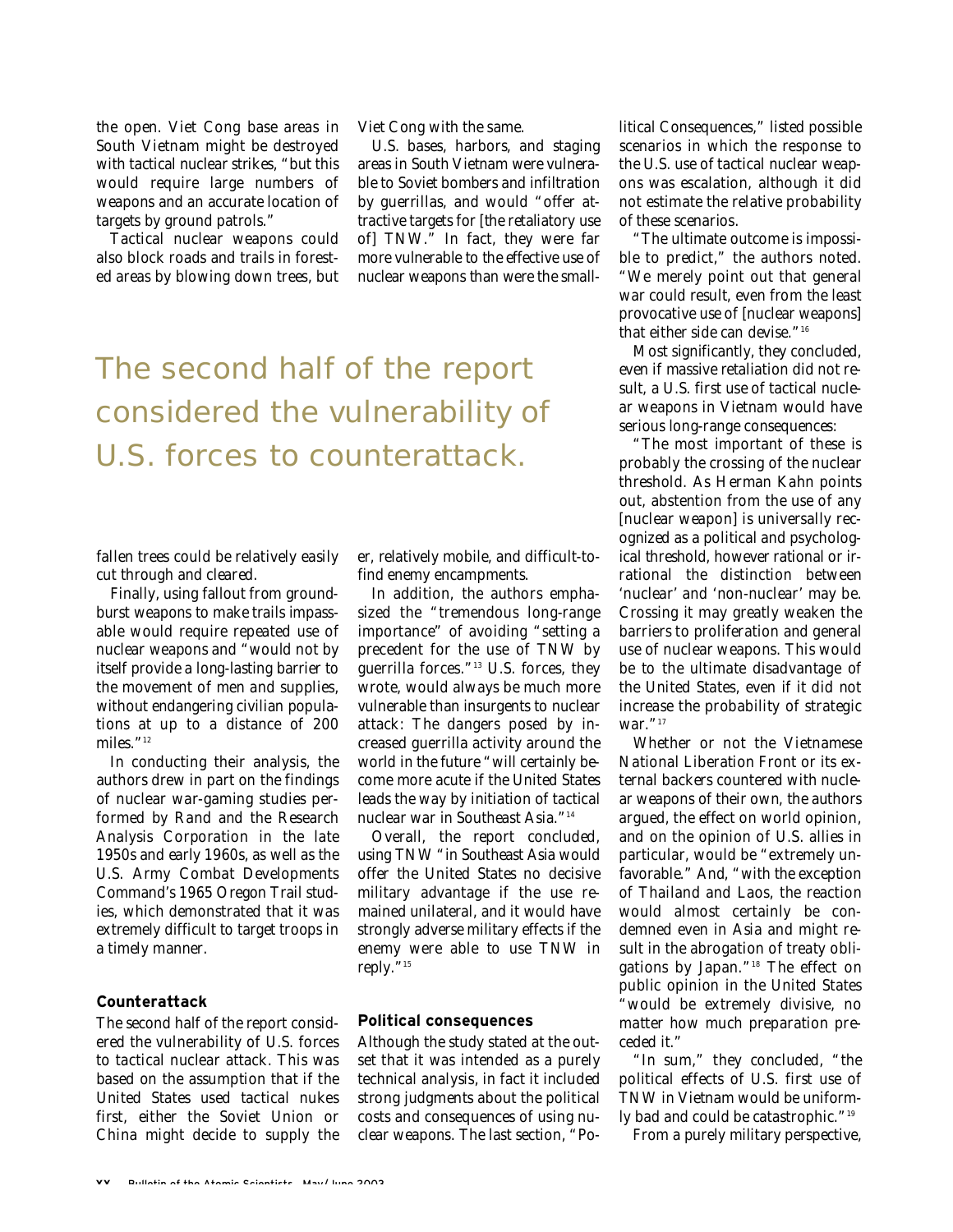therefore, even if the target acquisition problem could be solved (and that was not evident), for tactical nuclear weapons to be effective they would have had to be used in such large quantities (and with such frequency) that the political costs would outweigh their military benefits. When the risk of retaliation was added in, along with the risk of weapons spreading to guerrilla forces around the world, it amounted to a strong argument against the use of tactical nuclear weapons in the war.

#### **Was anyone listening?**

The fate of this report and the role it played, if any, in influencing the administration's thinking on the role of nuclear weapons in the war, remain vague. The authors handed it to their sponsors in the Defense Department, never to hear of it again.<sup>20</sup>

However, Seymour Deitchman, who was at the time at the Institute for Defense Analyses (IDA), a federally funded research center under contract to the Defense Department and acknowledged in the JASON report, suggests the report went to Defense Secretary McNamara's office. IDA provided administrative and technical support for the JASONs group. Deitchman recalls briefings on the JASON studies of that summer to three audiences: to the JASONs themselves; to John McNaughton—then assistant secretary of defense for international security affairs, who managed the JASONs relationship with McNamara; and to McNamara himself.

Deitchman recalls the briefing to the JASONs clearly: "I remember being struck by the main conclusion, that if we started down that route [using nuclear weapons] we risked being hurt much more than the North Vietnamese and the Viet Cong."<sup>21</sup> According to Deitchman, McNamara, who received briefings on the JASON studies every year, was likely briefed in late August or early September 1966. This may have included a briefing on the nuclear weapons study, although neither Deitchman nor the JASONs involved in the briefings remember what McNamara was briefed on other than the electronic barrier study that year. Deitchman says that after the briefing, the report was never circulated.<sup>22</sup>

Since the Defense Department had to sign off on the topics of JASON studies (which were chosen by the JASONs themselves), why would it agree to a study on tactical nuclear weapons in Vietnam? Here we have some faint but intriguing outlines. Deitchman recalls recurring talk around the Pentagon that spring and summer about using tactical nuclear weapons to block passes between North Vietnam and Laos, especially the Mu Gia Pass, a key part of the supply route heading south. The pass was heavily and unsuccessfully bombed by B-52s, with heavy losses for the United States. So when the JASONs proposed the nuclear weapons study topic, McNaughton and McNamara might have found it a useful device for putting an end to

from that, that if consideration had been given to the idea before the study, Mr. McNamara simply dismissed it as something not to think about seriously, and therefore the talk simply went away."

It is possible that the report had little or no influence on McNamara himself—in part because by that point in time (1966), he was already adamantly opposed to the use of nuclear weapons. He was also increasingly skeptical that the war could be won by deploying more troops to South Vietnam and intensifying the bombing of North Vietnam. (He offered his resignation to Johnson in November of that year, largely over disillusionment with the war.) Mc-Namara does not recall either the study or the briefing on tactical nuclear weapons, but concedes the briefing could have taken place.<sup>23</sup> He states that he and McNaughton "were already totally opposed to nukes, but that doesn't mean it [the study] wasn't useful." The Joint Staff, at times during the Vietnam War, had developed plans to use nuclear weapons against China, but

As McNamara says, he was already opposed to nukes— "but that doesn't mean the study wasn't useful."

talk of using nuclear weapons in Vietnam.

It remains unclear what effect the report had. When Deitchman returned to the Pentagon in the fall of 1966, he heard no further talk of using nuclear weapons in Vietnam. "Although I don't know," he recalls, "I think it is reasonable to conclude

McNamara didn't worry about it "because there was no way either he or President Johnson would have authorized their use." $^{\rm 24}$ 

Ironically, McNamara was much affected by other JASON studies on the Vietnam War conducted by other scientists. These included an analysis showing that strategic bombing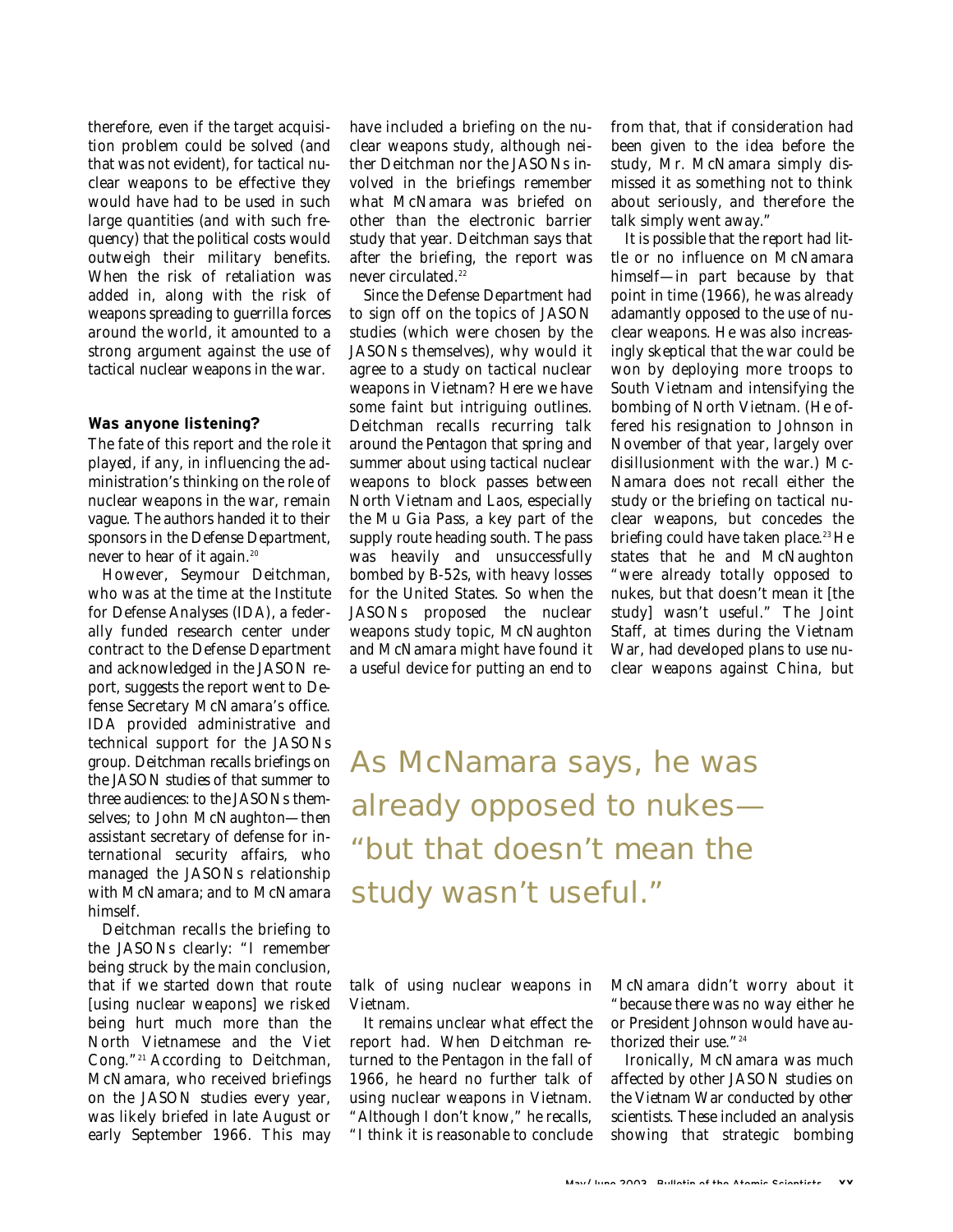would not break the insurgents' logistical support, because it did not depend on an infrastructure that could be bombed; and another, a notorious JASON study, also completed in the 1966 summer session, proposing the creation of an electronic, heavily mined barrier across Vietnam and Laos like that in Korea.

One analytical objection to the JA-SONs' study is that nuclear counterinsurgency was never in the cards in Vietnam.<sup>25</sup> The focus on a scenario in which the Soviets would supply tactical nuclear weapons (the report mentions atomic mortars or recoilless rifles) to North Vietnamese forces was start to negotiate seriously or risk nuclear attack.<sup>27</sup>

Still, the scientists had reason to be concerned that the use of nuclear weapons was not "unthinkable" enough with respect to battlefield use in Vietnam. After all, during the 1964 presidential campaign, Barry Goldwater, campaigning for the Republican presidential nomination, had suggested in a speech in May that tactical nuclear weapons should be treated more like conventional weapons, and that "low-yield atomic weapons" should be used for defoliation along South Vietnam's borders.<sup>28</sup> A year later, on April 22,

"The conclusions of our report are still valid for any war in which the United States is likely to be engaged in the future."

unusual because that scenario was widely regarded as unlikely, given how tightly the Soviet Union controlled its nuclear weapons. Rather, goes the argument, the risk lay in the possible escalation of U.S. nuclear attacks to urban-industrial areas in the North and ultimately to China, invoking the operational plans to lay nuclear waste not just to Vietnam but to China itself.

We know the U.S. military had detailed operational nuclear war plans to respond to Chinese military action in Southeast Asia/Vietnam, as revealed in the Pentagon Papers and recently confirmed in declassified Pacific Command histories.<sup>26</sup> Later in the war, in October 1969, President Richard Nixon put U.S. strategic forces on alert to send a signal to Hanoi via Moscow that it had better

1965, in comments to a *New York* **Times reporter, McNamara refused** to rule out the use of nuclear weapons in Vietnam, even though he said their use was inconceivable in the current circumstances.<sup>29</sup>

Dyson explains the scientists' focus on battlefield use as due to the fact that at the time of the report, Johnson, not Nixon, was president. "The danger we saw," he states, "was actual use of nuclear weapons, not threatened use."<sup>30</sup> However, the scientists were undoubtedly responding to loose talk about using nuclear weapons from lower-level officials, rather than from Johnson himself, who was strongly opposed to their use. Johnson did not want to be the president who set a new precedent for the use of nuclear weapons, as he made clear in speeches in September

1964 responding to Goldwater.

Perhaps the moment of gravest risk of the kind anticipated by the JASONs occurred in January and February 1968 when a conventional North Vietnamese division was concentrated closely enough to form a lucrative and "nukable" target. It was also threatening to annihilate 5,000 U.S. soldiers under siege at Khe Sanh.

At the time, Gen. William Westmoreland convened a nuclear study group, the results of which have never been made public. Johnson, however, was strongly opposed to even considering nuclear options, and the study group was quickly quashed. At the same time, Johnson took steps to ensure that the military had adequate conventional forces to defend Khe Sanh.<sup>31</sup>

#### **Are the conclusions relevant today?**

How do the JASONs' conclusions relate to the Bush administration's announced doctrines of preventive war and the preemptive use of nuclear weapons against rogue states and insurgents such as Al Qaeda?

According to Dyson, "The general conclusions of our report are still valid for any war in which the United States is likely to be engaged in the future. The main conclusion is that the United States offers to any likely adversary much better targets for nuclear weapons than these adversaries offer to the United States. This is even more true in the fight against terrorism than it was in Vietnam." 32

Since 1966, the notion of the strategic balance of terror ("mutual assured destruction") and the underlying concept of "existential deterrence" have been institutionalized in both national nuclear force postures and a set of bilateral and multilateral arms control/disarmament regimes. But this framework is now challenged by new circumstances and new declaratory policies that call for the expanded use of nuclear weapons